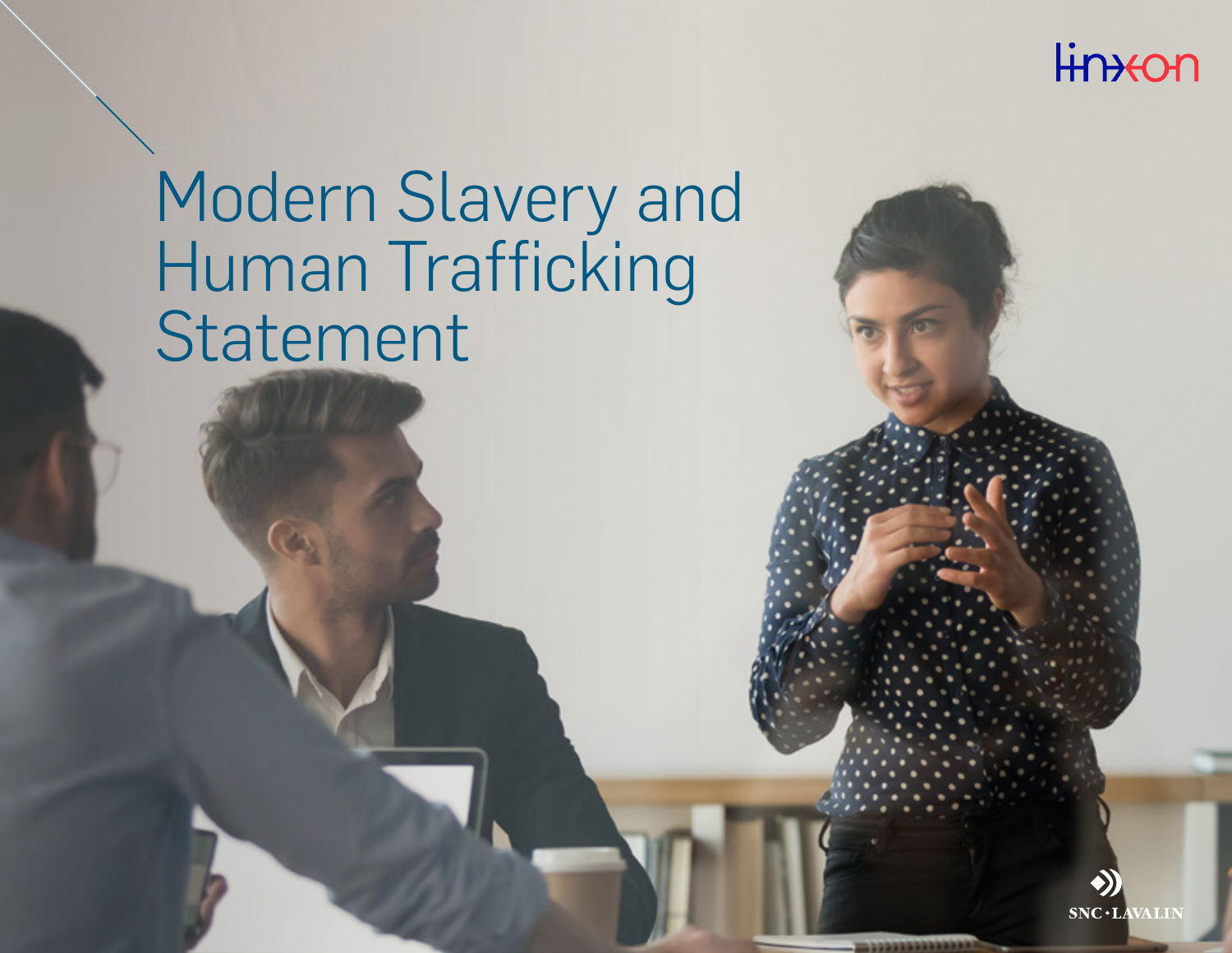At [SNC-Lavalin](https://www.snclavalin.com/en/about), we are committed to preventing modern slavery and human trafficking in our operations. We are dedicated to protecting our people from any form of modern slavery and human trafficking by promoting our core values:

SAFETY

### INTEGRYTY

### COLLABORATION

MMOVATION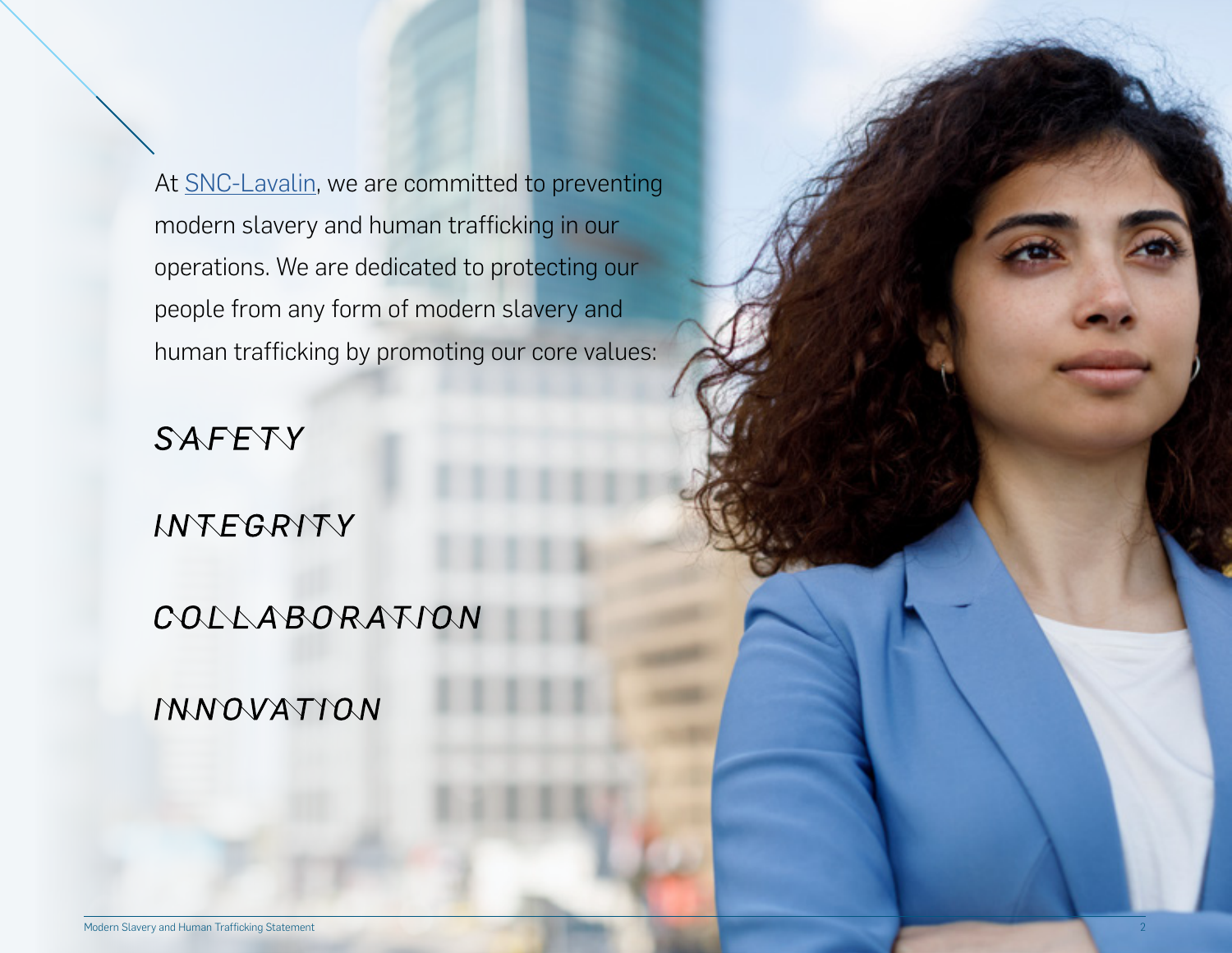## **Business Overview**

Founded in 1911, SNC-Lavalin is a fully integrated professional services and project management company with offices around the world. SNC-Lavalin connects people, technology and data to help shape and deliver world-leading concepts and projects, whilst offering comprehensive innovative solutions across the asset lifecycle. Our expertise is wide-ranging — consulting & advisory, intelligent networks & cybersecurity, design & engineering, procurement, project & construction management, operations & maintenance, decommissioning and sustaining capital – and delivered to clients in four strategic sectors: EDPM (Engineering, Design and Project Management), Infrastructure, Nuclear and Resources, supported by Capital. SNC-Lavalin maintains high standards for health and safety, integrity, and environmental protection. The company is committed to delivering quality projects on budget and on schedule to the complete satisfaction of its clients.

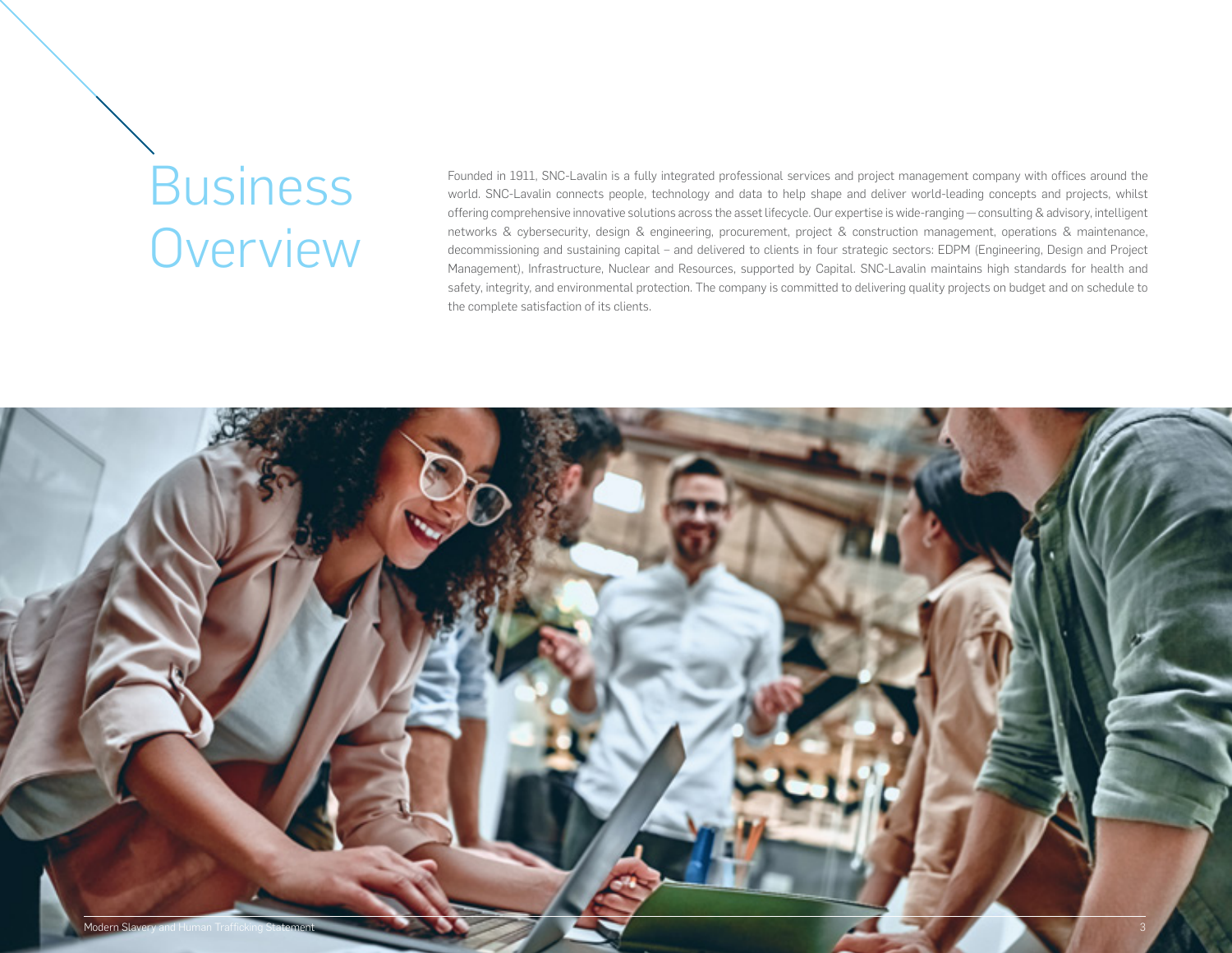

## Our strategy related to our supply chain

We recognize that our risk regarding modern slavery and human trafficking lies in our supply chains. That environment is ever-changing, as our business spans, and fluctuates over many geographies and industry sectors, and a new chain is created for each new project that we embark upon. Depending upon the requirements of each project, participants in these supply chains might include subconsultants, subcontractors, equipment and material suppliers, labor brokers, and a variety of specialized service providers. In 2019, SNC-Lavalin adopted a new [business strategy](https://www.snclavalin.com/en/investors/corporate-overview/business-strategy" business strategy) to simplify, focus, and sustainably grow the business. This new approach reduces our overall risk profile by no longer bidding on lumpsum turnkey (LSTK) contracts and we reduce our modern slavery and human trafficking risks as a result of retaining fewer subcontractors, equipment and material suppliers and labor brokers. We strive, however, to be reliable partners in our clients' own efforts to fight modern slavery and human trafficking, whenever we advise them, or act on their behalf on procurement matters.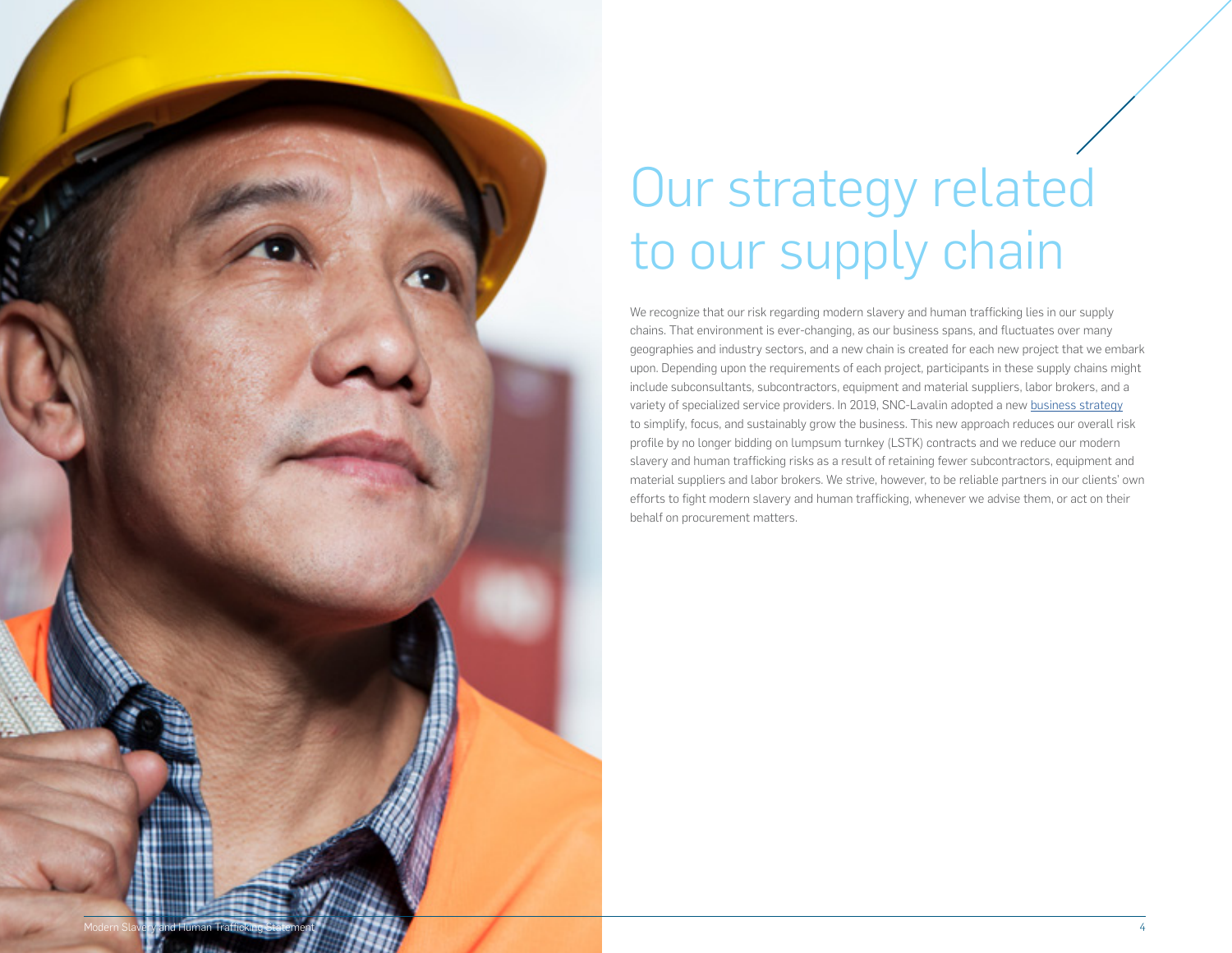### Policies and Governance

#### Code of Conduct

Our [Code of Conduct](https://www.snclavalin.com/~/media/Files/S/SNC-Lavalin/documents/policies/1003_en.pdf) sets the standards of how we work together for or on behalf of SNC-Lavalin. This important document articulates our values and includes a section dedicated to modern slavery. We aim to maintain high ethical standards in the conduct of our business. As a result, compliance with the Code of Conduct is mandatory for all personnel: it is a condition of working with us.

#### **Compliance**

Considering that our personnel are the front-line agents in the application of our Integrity value, we have a [Compliance Procedure o](https://www.snclavalin.com/~/media/Files/S/SNC-Lavalin/download-centre/en/policy/compliance.pdf)perationalizing the principles laid out in our [Code of Conduct.](https://www.snclavalin.com/~/media/Files/S/SNC-Lavalin/documents/policies/1003_en.pdf) These principles relate to anti-corruption and bribery, facilitation payments, antitrust, political contributions, gifts & hospitality, duty to report and how we deal with business partners.

#### **Sustainability**

We put sustainability at the heart of our corporate and project activities and business strategy. In that sense, every year we commit in our [Sustainability Statement](https://www.snclavalin.com/~/media/Files/S/SNC-Lavalin/download-centre/en/policy/sustainability-policy-statement-en.pdf) to conduct business activities in a way that is beneficial to society and global and local economies. Therefore, our [Sustainable Business Strategy](https://www.snclavalin.com/sustainability.php?lang=en) is aligned with the [UN Sustainable Development Goals](https://www.un.org/sustainabledevelopment/sustainable-development-goals/). We help clients to address the global, local, social and economic impacts, opportunities and risk associated with our projects.

#### **Suppliers**

We commit to undertake business with integrity and expect our suppliers, subcontractors and consultants to respect and adhere to our values and high ethical standards of conduct. The [Supplier Code of Conduct](https://www.snclavalin.com/~/media/Files/S/SNC-Lavalin/download-centre/en/policy/supplier-code-conduct-en.pdf) summarizes SNC-Lavalin's expectations and governing principles, including those related to human rights, modern slavery and human trafficking.

#### **Procurement**

We strive to be competitive, yet fair and ethical in our business practice. To ensure the effectiveness of the process, the company has implemented a procurement policy that our personnel must follow. The policy communicates SNC-Lavalin's procurement principles and rules and contributes in creating and maintaining effective supply chain management capabilities, processes and systems. To ensure the transparency of the process, the company also makes all governance documents available to all employees. Relevant governance documents include the *Purchasing Management Procedure, Vendor Integrity Verification Procedure and Project Risk Identification work instruction* which set out the necessary precautions to be taken to avoid modern slavery and human trafficking.

#### Human Resources

We also have human resources governance documents to protect our personnel and potential personnel from modern slavery and human trafficking. These include: *[the](https://www.snclavalin.com/~/media/Files/S/SNC-Lavalin/download-centre/en/policy/workplace-discrimination-harassment-and-violence-procedure.pdf) [Human Resources Policy and Workplace Discrimination,](https://www.snclavalin.com/~/media/Files/S/SNC-Lavalin/download-centre/en/policy/workplace-discrimination-harassment-and-violence-procedure.pdf) [Harassment and Violence Procedure.](https://www.snclavalin.com/~/media/Files/S/SNC-Lavalin/download-centre/en/policy/workplace-discrimination-harassment-and-violence-procedure.pdf)* In some of the company's higher risk operations, provisions have been added in our contract templates for hiring recruitment agencies, specifically addressing modern slavery and human trafficking.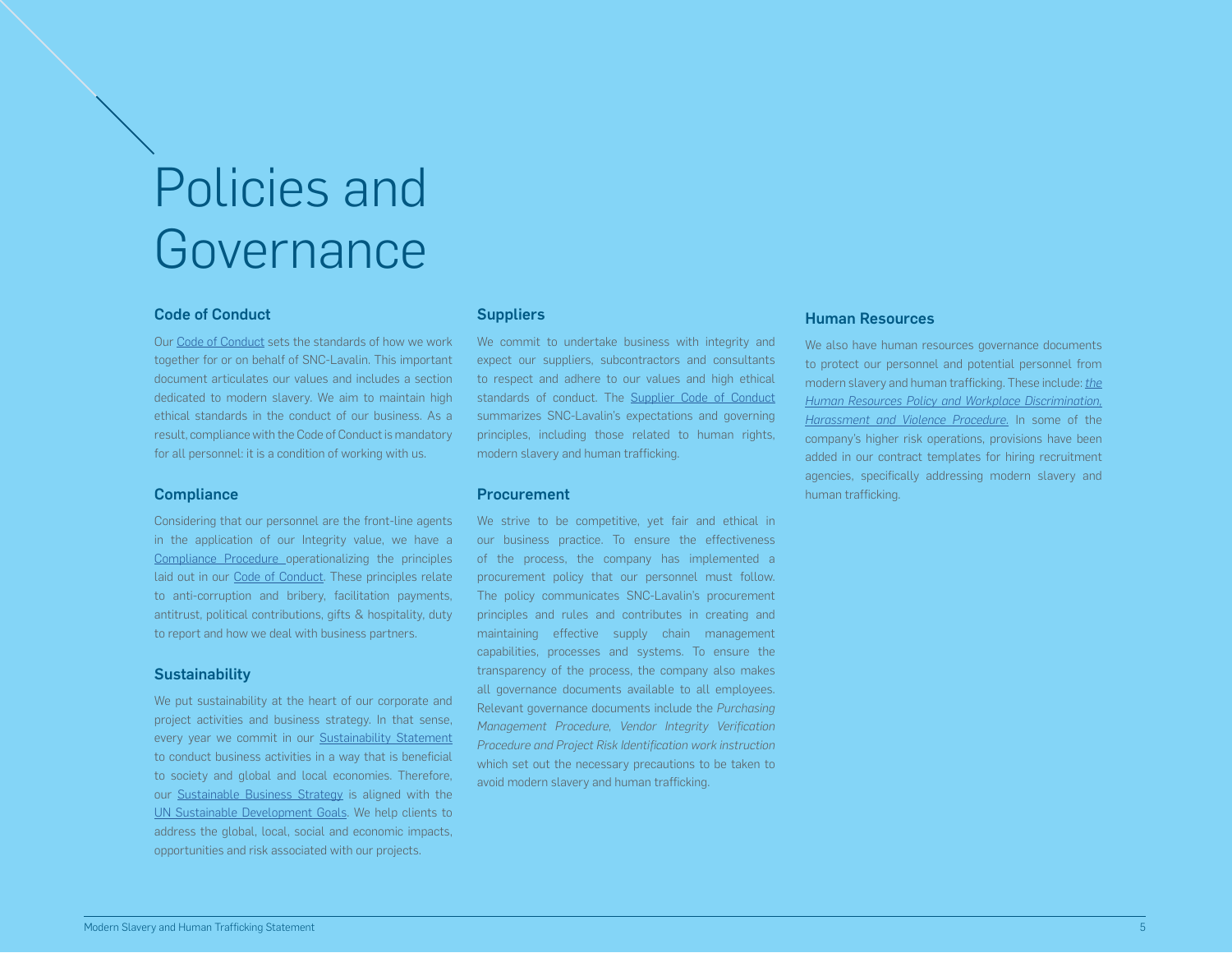### Due Diligence - Suppliers and other Third Parties

At SNC-Lavalin, we expect third parties we work with to adhere to business principles and values similar to our own and to comply with all applicable laws and regulations. Before making any commitments towards third parties, we take steps to appropriately evaluate the relationship and mitigate any associated risks by carrying out due diligence as may be dictated based on the risk level:

- The 360° Integrity Check verifies if the third party is listed on international data sources, has a history of corruption, collusion, fraud or labor/human right issues, is a state-owned entity or politically exposed person, or appears on SNC-Lavalin's Reference List in order to take the appropriate mitigating measures.
	- The Vendor Integrity Verification process is an integral part of SNC-Lavalin's Integrity program. It uses multiple tools to ensure vendors are ethical through a rigorous screening and ongoing monitoring process.
	- All clients for international projects undergo an Integrity Check. If there are any findings a prior review and endorsement by an Integrity Officer is required, as well as approval up to the Sector President.
- A uniform risk assessment of business partners performing intermediary functions between SNC-Lavalin and third parties is a company-wide requirement. Based on a set of defined risk indicators – such as the risk of corruption in the country in which the work is undertaken – a risk rating (basic, standard or enhanced) is specified for each registered transaction. The risk rating determines the subsequent action (e.g. due diligence, approval requirements and mandatory contractual clauses) taken regarding business partners.
- Suppliers are required to accept integrity-related contractual provisions and adhere to our [Supplier Code of Conduct](https://www.snclavalin.com/~/media/Files/S/SNC-Lavalin/download-centre/en/policy/supplier-code-conduct-en.pdf).
- > In high risk areas, we ensure our contracts with employment agencies stipulate that it is prohibited to require employees to pay recruitment fees. In addition, as part of our on-boarding process in these same areas, we verify with blue collar workers that they were not asked to pay such fees.

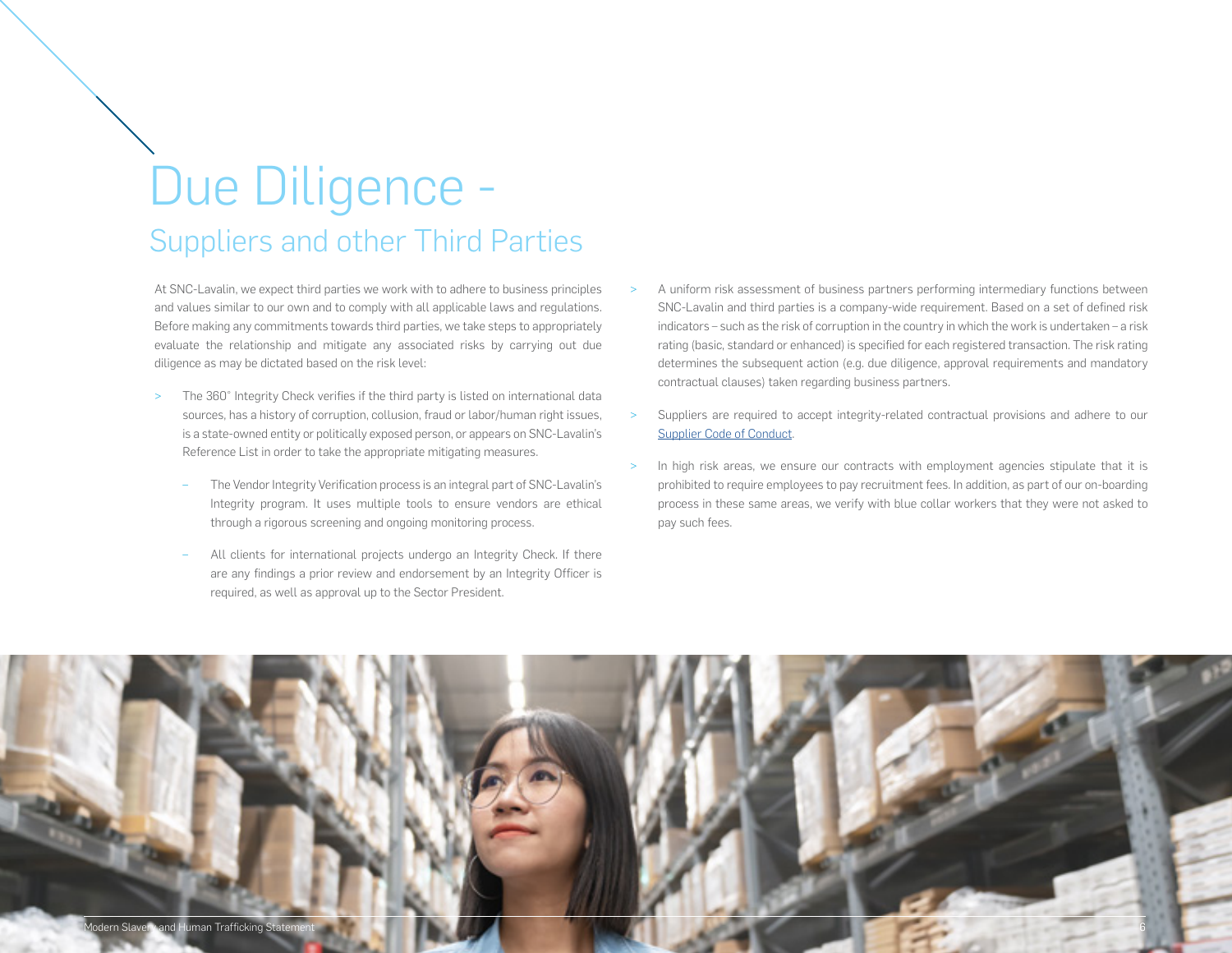## Risk Assessment and Management

We undertake risk assessments to determine where our operations present a higher risk of modern slavery and human trafficking. Where we identify higher risks, we implement mitigation measures (e.g. enhanced due diligence).

Significant risk is known to reside in the use of blue-collar workers, something that is common in our industry and indeed in our own operations. The risk is compounded in the case of migrant workers. We have mapped out our use of such workers on our worksites, by country of origin (where applicable) and country of deployment, and compared that against indices such as the Global Slavery Vulnerability Score, the Global Slavery Prevalence Index and the Human Freedom Index. A number of countries have thus been identified as requiring heightened attention from our perspective, and our efforts are guided accordingly.

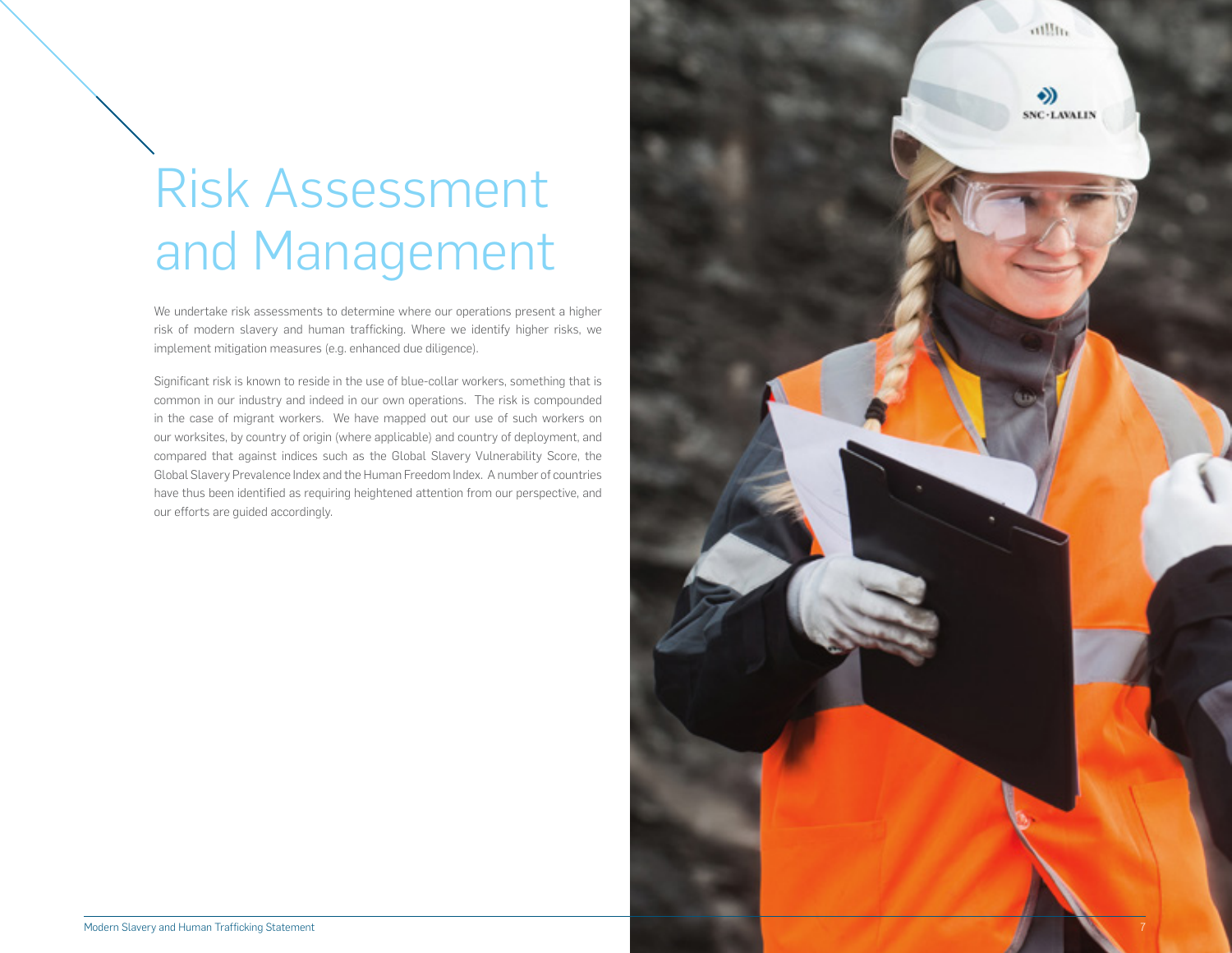### Training and Awareness

Every year, SNC-Lavalin personnel at all levels are required to complete a mandatory certification process to ensure that our [Code of Conduct](https://www.snclavalin.com/~/media/Files/S/SNC-Lavalin/documents/policies/1003_en.pdf) is understood and properly applied to our daily activities.

For our blue collar and general labor workforce, we ensure awareness of our Code of Conduct and values by providing timely information by various means such as onboarding presentations, posters, and during daily meetings. Pictograms have specifically been developed to aid understanding and knowledge of the principles covered by the Code of Conduct. The modern slavery and human trafficking toolbox (which includes posters and a facilitation guide) provides our workforce with a summary of our modern slavery and human trafficking principles, giving real life examples and advising how to report any suspected or known violations.

To ensure a good understanding of the risks of modern slavery and human trafficking in our supply chains and business, we provide additional training for personnel in key positions. Our training actively explains human trafficking, how to recognize it, and proposes compliance strategies to use internally and throughout the supply chains. Every member of our board of directors has completed it as part of their onboarding. It is also available to all our employees and each manager may, at their discretion, assign it to their employees.

In addition, the company's board of directors and top executives attended an in-person presentation aimed at raising their awareness and giving them an understanding of modern slavery and human trafficking issues, given by outside counsel specializing in the topic.



trafficking are strictly prohibited.

### advice, talk to any one of the following:

- · Your supervisor
- · Your Human Resources representative
- · Your security or health, safety and environment representative
- Your Integrity Officer
- . Legal Affairs
- The SNC-Lavalin Reporting Line

◆) **SNC-LAVALIN**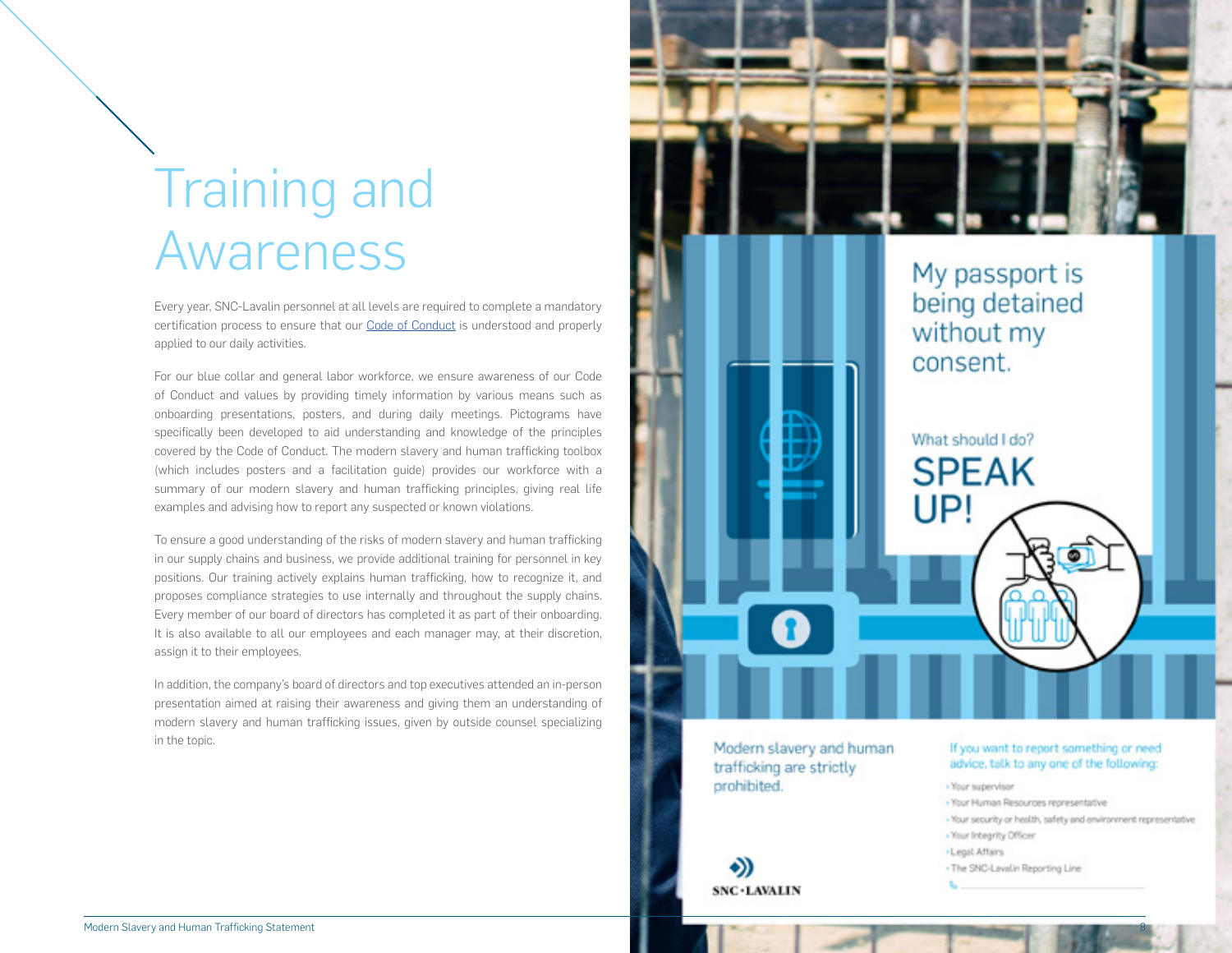

## Duty to Report

At SNC-Lavalin, all our personnel have a duty to report any known or suspected violation of our Code or any governance documents, as well as any violation of applicable laws, rules or regulations. That requirement is set out in our [Code of Conduct](https://www.snclavalin.com/~/media/Files/S/SNC-Lavalin/documents/policies/1003_en.pdf), in our [Compliance Procedure](https://www.snclavalin.com/~/media/Files/S/SNC-Lavalin/download-centre/en/policy/compliance.pdf), as well as in our [Supplier Code of Conduct](https://www.snclavalin.com/~/media/Files/S/SNC-Lavalin/download-centre/en/policy/supplier-code-conduct-en.pdf). The various reporting channels are set out in our [Reporting Work](https://km.snclavalin.com/pdce/Functional/reporting-process.pdf)  [Instruction.](https://km.snclavalin.com/pdce/Functional/reporting-process.pdf) One such channel, the [Reporting Line,](https://www.snclavalin.com/en/site-services/reporting-line) is operated by an external service provider and is an anonymous way to report ethical and compliance concerns, including any concerns about modern slavery and human trafficking. The line is accessible not only to SNC-Lavalin personnel, but also to third parties who may potentially witness a violation by our personnel. The line is staffed by individuals speaking a variety of languages, to facilitate communication and reporting in any region of the world.

We make sure personnel and third parties are able to disclose, without fear of retaliation, concerns, complaints or allegations of known or suspected wrongdoing or misconduct and this, regardless of the local norms and culture.

Afterwards, we undertake to review all reported matters and investigate when required, within a reasonable timeframe.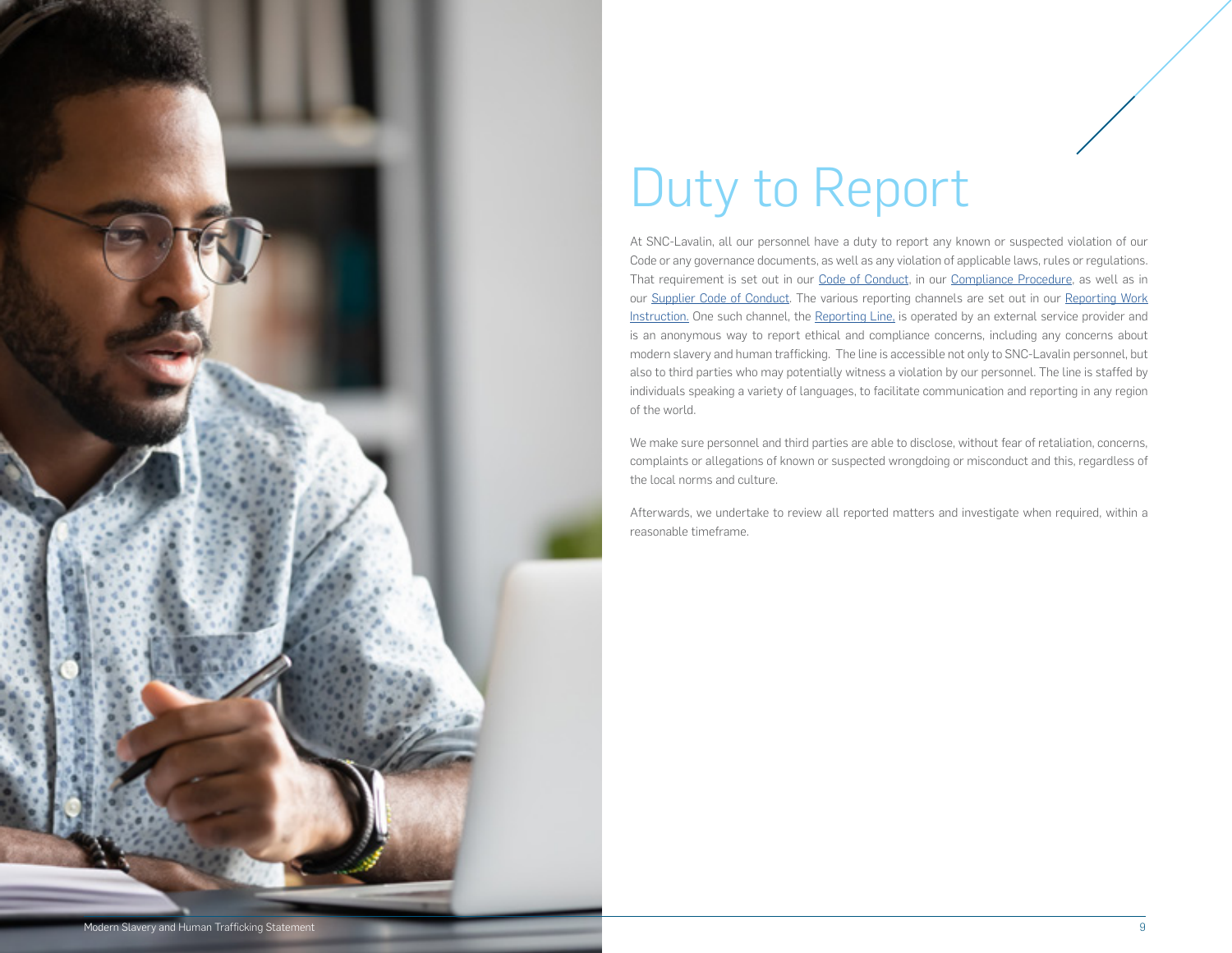### Aligning with Global Initiatives and Best Practices

In late 2015, we joined the [United Nations Global Compact \(UNGC\)](https://www.unglobalcompact.org/), the world's largest corporate social initiative, with more than 9,000 business and 3,000 nonbusiness participants in more than 160 countries. Joining the UNGC underscores our commitment to putting our extensive know-how and resources to work to meet the world's sustainability challenges. It also signals our intention to align our strategies and operations with the [UNGC's ten Principles on human rights, labor, environment](https://www.unglobalcompact.org/what-is-gc/mission/principles/)  [and anti-corruption](https://www.unglobalcompact.org/what-is-gc/mission/principles/).

### Our Commitment

At SNC-Lavalin, we are committed to preventing modern slavery and human trafficking in our operations. We are dedicated to protecting our people from any form of modern slavery and human trafficking by promoting our core values: Safety, Integrity, Collaboration and Innovation.

We do not tolerate any form of forced labor, slavery or human trafficking in any part of our business. As a signatory to the UNGC, we are committed to implementing internationally recognized best practices. This includes adhering to [the sixth principle](https://www.unglobalcompact.org/what-is-gc/mission/principles/principle-6) that addresses working conditions and human rights.

Our [Code of Conduct](https://www.snclavalin.com/~/media/Files/S/SNC-Lavalin/documents/policies/1003_en.pdf) and [Supplier Code of Conduct](https://www.snclavalin.com/~/media/Files/S/SNC-Lavalin/download-centre/en/policy/supplier-code-conduct-en.pdf) specifically prohibit human trafficking as well as child and forced labor. All personnel must abide by our Code. In fact, they must undergo mandatory annual certification on the Code, followed by an exam that they need to pass to continue working with us. In terms of our operations, our sustainable business strategy is aligned with the [UN Sustainable Development](https://www.un.org/sustainabledevelopment/sustainable-development-goals/)  [Goals.](https://www.un.org/sustainabledevelopment/sustainable-development-goals/) Our mission is to do business while taking into consideration the economic, social and environmental realities in different countries around the world.